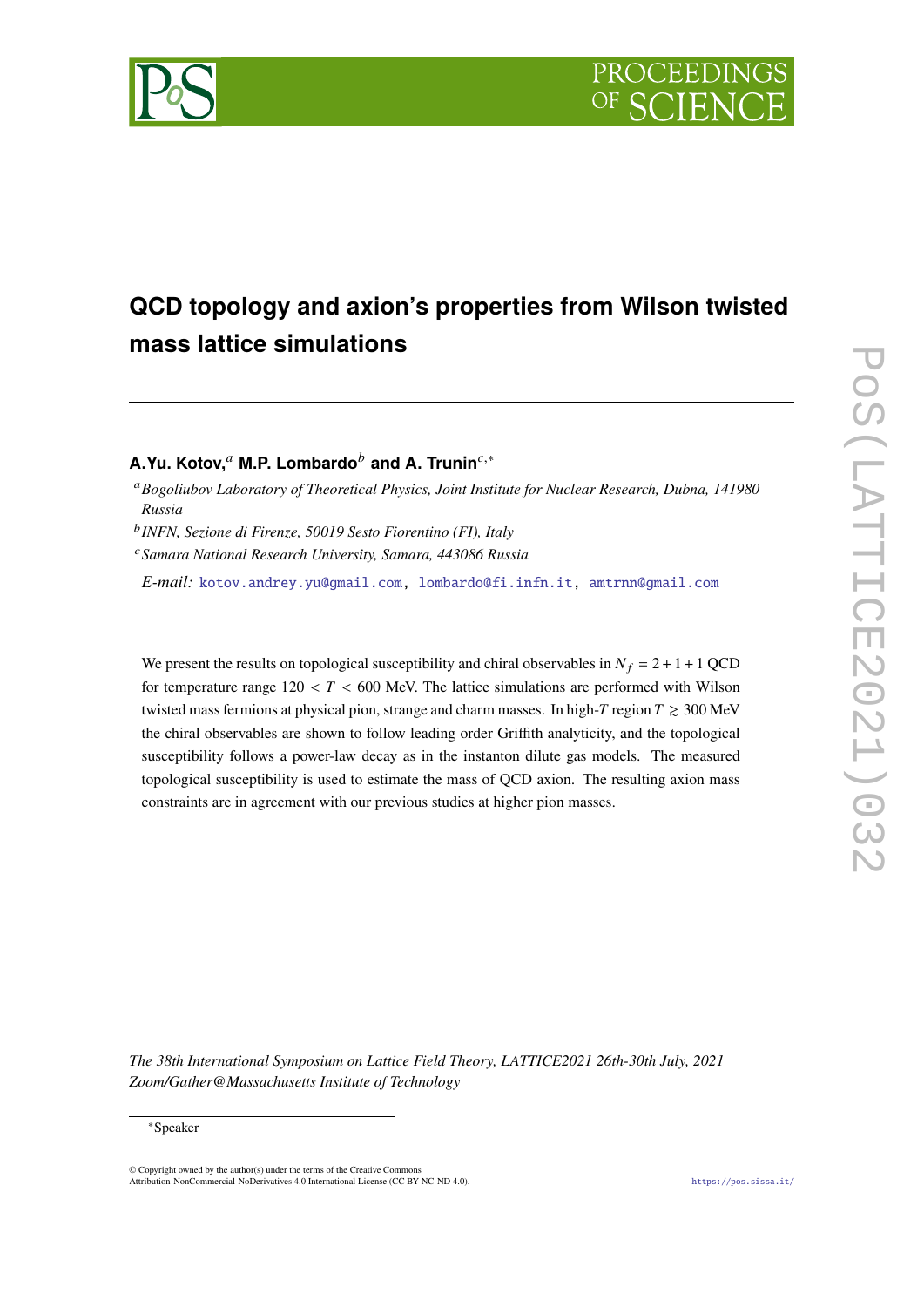# **1. Introduction**

The topological aspects of QCD play a pivotal role in many theoretical problems. Prominent examples include the explanation of the  $n'$  meson mass [\[1,](#page-5-0) [2\]](#page-5-1) and (possible) solution to the strong CP problem leading to the prediction of a new particle, the QCD axion  $[3-5]$  $[3-5]$ . This new particle is also considered as a promising candidate for Dark Matter constituent. Another wide topic of interest is the interplay between topology and various mechanisms of chiral and axial symmetry breaking/restoration in hot QCD [\[6](#page-6-1)[–8\]](#page-6-2).

Lattice simulations were first applied to the problem of axion properties in Ref. [\[9\]](#page-6-3). In particular, the axion mass can be extracted from lattice data on high-temperature topological susceptibility under certain assumptions about axion cosmological evolution (post-inflationary scenario). First results were obtained in [\[9\]](#page-6-3) in quenched approximation, followed by numerous works with dynamical quarks [\[10–](#page-6-4)[15\]](#page-6-5).

In this Proceeding we report the preliminary results of our ongoing project on simulation of finite-T QCD with Wilson twisted mass fermions at the physical point. We extend our previous study on axions performed at higher than physical pion masses in [\[14,](#page-6-6) [15\]](#page-6-5). We calculate the temperature dependence of several chiral observables, including chiral condensate and susceptibility, and relate them to high-temperature topological susceptibility via QCD symmetry relations. Then, using the observed value of Dark Matter density as an input, we obtain the lower limit on (post-inflationary) axion mass.

#### **2. Lattice setup**

We perform simulations with  $N_f = 2 + 1 + 1$  Wilson twisted mass fermions tuned at maximal twist [\[16,](#page-6-7) [17\]](#page-6-8). The summary of our lattice ensembles are given in Table [1.](#page-1-0) Strange and charm quark masses are set to the physical values, and four different pion masses are available including the physical point. For lattice spacing and other parameters we rely on ETMC  $T = 0$  results [\[18,](#page-6-9) [19\]](#page-6-10). We employ fixed-scale approach for finite-T simulations: for each ensemble the lattice spacing  $\alpha$ is fixed, and the temperature is varied by lattice size in temporal direction  $L_t$ . Thus we cover the temperature range approximately  $120 \le T \le 600$  MeV. Additional details on our lattice simulations can be found in  $[15, 20]$  $[15, 20]$  $[15, 20]$ .

<span id="page-1-0"></span>

| Ensemble         | $m_\pi$ [MeV] | $a$ [fm]   |
|------------------|---------------|------------|
| M140             | 139(1)        | 0.0801(4)  |
| D <sub>210</sub> | 213(9)        | 0.0646(7)  |
| A260             | 261(11)       | 0.0936(13) |
| <b>B260</b>      | 256(12)       | 0.0823(10) |
| A370             | 364(15)       | 0.0936(13) |
| <b>B370</b>      | 372(17)       | 0.0823(10) |
| D370             | 369(15)       | 0.0646(7)  |

**Table 1:** Parameters of  $N_f = 2 + 1 + 1$  lattice ensembles used for the analysis [\[18,](#page-6-9) [19\]](#page-6-10).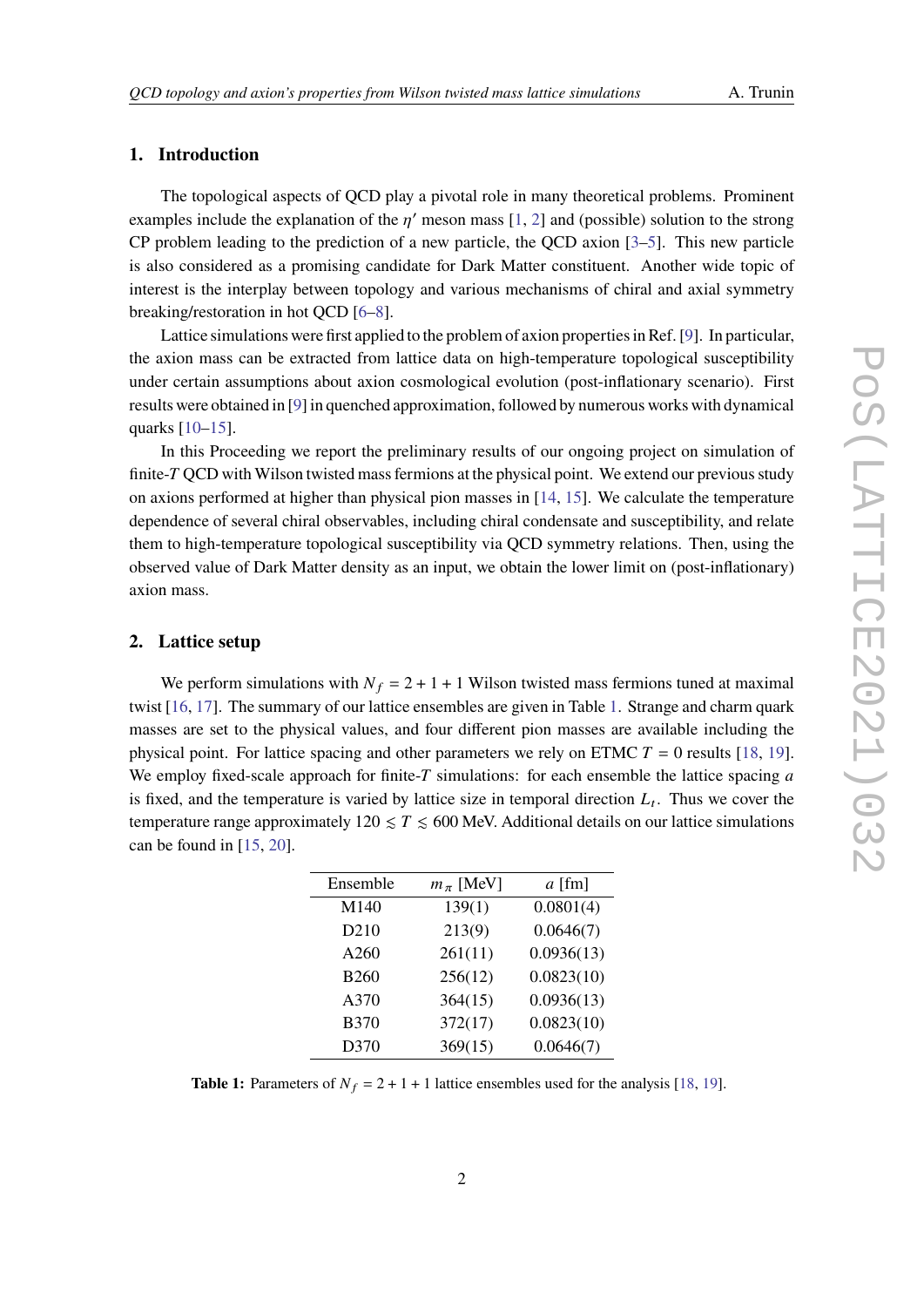# **3. Observables**

We consider the following chiral observables:

- Chiral condensate  $\langle \bar{\psi}\psi \rangle = \langle \bar{u}u \rangle + \langle \bar{d}d \rangle = \frac{T}{r^2}$  $\overline{V}$  $\partial Z$  $\frac{\partial E}{\partial m_l}$  = 1  $\overline{L_t L_s^3}$  $\langle \text{Tr} M^{-1} \rangle$ .
- Chiral susceptiblity  $\chi_L = \frac{\partial}{\partial \zeta}$  $\frac{\partial}{\partial m_l} \langle \bar{\psi}\psi \rangle = \chi_{\text{disc}} + \chi_{\text{conn}}$  consisting from connected and disconnected parts.
- By combining chiral condensate  $\langle \bar{\psi}\psi \rangle$  and its susceptibility  $\chi_L$  we introduce the new observable

<span id="page-2-3"></span>
$$
\langle \bar{\psi}\psi \rangle_3 = \langle \bar{\psi}\psi \rangle - m_l \chi_L,\tag{1}
$$

which is free from linear additive renormalization as well as from linear correction to scaling. For additional details on  $\langle \bar{\psi}\psi \rangle$ <sub>3</sub> and its properties we refer to [\[20,](#page-7-0) [21\]](#page-7-1).

In order to measure the topological susceptibility  $\chi_{\text{top}}$  we employ its relation to the disconnected chiral susceptibility  $\chi_{disc}$  via the QCD symmetry arguments [\[22–](#page-7-2)[24\]](#page-7-3). In particular, the following continuum relation is valid:

<span id="page-2-0"></span>
$$
\chi_{\text{top}} = \frac{\langle Q^2 \rangle}{V} = m_l^2 \chi_{5,\text{disc}},\tag{2}
$$

where Q is topological charge, and  $\chi_{5,\text{disc}}$  is disconnected pseudo-scalar susceptibility. The direct measurement of  $\chi$ <sub>5,disc</sub> on the lattice is difficult due to large fluctuations. Instead, we note that after the chiral transition  $\chi$ <sub>5,disc</sub> becomes equal to  $\chi$ <sub>disc</sub>. Then, Eq. [\(2\)](#page-2-0) reads as

<span id="page-2-1"></span>
$$
\chi_{\text{top}}(T \gtrsim T_c) = m_l^2 \chi_{\text{disc}} = m_l^2 \frac{V}{T} \left( \langle (\bar{\psi}\psi)^2 \rangle_l - \langle \bar{\psi}\psi \rangle_l^2 \right) \tag{3}
$$

defining the topological susceptibility in high-T region. Finally, we note that Eqs.  $(2)$ – $(3)$  are exact only in the continuum limit, meaning that fine lattices should be used in order to avoid large artifacts.

## **4. Results**

We present the results on topological susceptibility measured according to Eq. [\(3\)](#page-2-1) at the physical pion mass in Fig. [1.](#page-3-0) We compare it with the results obtained in other lattice approaches [\[11,](#page-6-11) [12,](#page-6-12) [25,](#page-7-4) [26\]](#page-7-5) and also with our previous study at higher pion masses [\[15\]](#page-6-5). In order to set the common scale for comparison, the results from non-physical pion masses are rescaled according to  $\chi_{\text{top}} \propto m_{\pi}^4$ . Such behavior is predicted by dilute instanton gas model (DIGA) and can also be obtained from more general considerations based on the analyticity of chiral condensate in light quark mass [\[15\]](#page-6-5). Fig. [1](#page-3-0) shows that different studies lead to similar results following the same trend, but still lacking complete numerical agreement.

In order to obtain a simple analytical expression for topological susceptibility, we fit it in Fig. [2](#page-3-1) with DIGA-inspired high-temperature behavior

<span id="page-2-2"></span>
$$
\chi_{\text{top}} \simeq A \, T^{-d}.\tag{4}
$$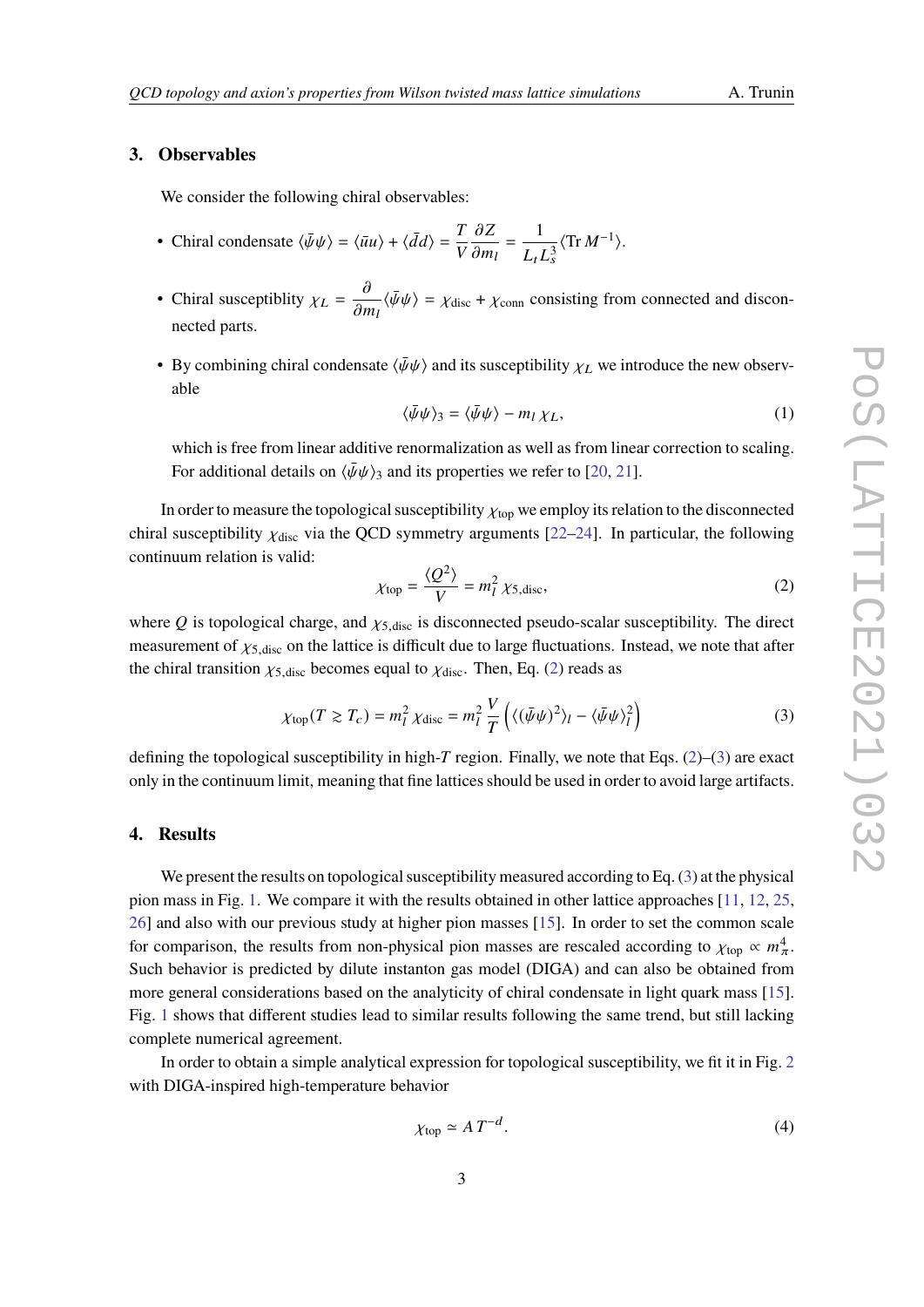<span id="page-3-0"></span>

<span id="page-3-1"></span>Figure 1: Topological susceptibility vs temperature obtained in this work and in Refs. [\[11,](#page-6-11) [12,](#page-6-12) [15,](#page-6-5) [25,](#page-7-4) [26\]](#page-7-5). The results for non-physical pion masses are rescaled as  $\chi_{\text{top}} \propto m_{\pi}^4$ .



Figure 2: Fits of the topological susceptibility with power-law decay [\(4\)](#page-2-2). All ensembles from Table [1](#page-1-0) corresponding to the same value of pion mass are treated equally.

The data are well described by the power-law decay [\(4\)](#page-2-2) in the region  $T \ge 300$  MeV. For higher than physical pion masses the fits are performed over the combined data from all available ensembles (see Table [1\)](#page-1-0). The data show no apparent lattice spacing dependence suggesting that artifacts are small, as was also confirmed in [\[15\]](#page-6-5) by more detailed analysis.

The temperature dependence of the  $\langle \bar{\psi}\psi \rangle$ <sub>3</sub> [\(1\)](#page-2-3) is shown in Fig. [3.](#page-4-0) First, we rescale with the leading order Griffith analyticity prediction  $\langle \bar{\psi}\psi \rangle$ <sub>3</sub>  $\propto m_\pi^6$ . Then, we fit with the universal scaling behavior  $\langle \bar{\psi}\psi \rangle_3 \propto (T - T_0)^{-\gamma - 2\beta \delta}$ , where  $T_0$  is fixed to the critical temperature  $T_0 = 138$  MeV in the chiral limit [\[20,](#page-7-0) [21\]](#page-7-1). The critical exponents  $\beta$ ,  $\gamma$  and  $\delta$  are fixed to represent 3D  $O(4)$  universality class. As expected, the universal behavior sets in near the transition and remains up to  $T \approx 300$  MeV. After that, rescaled data from different pion masses merge to the single curve, indicating simple Griffith analyticity behavior. It is intriguing that this change of trend in  $\langle \bar{\psi}\psi \rangle_{3}(T)$  coincides with the onset of DIGA-like behavior for the topological susceptibility  $\chi_{\text{top}}(T)$  mentioned above, both occurring at approximately the same temperature  $T \approx 300$  MeV.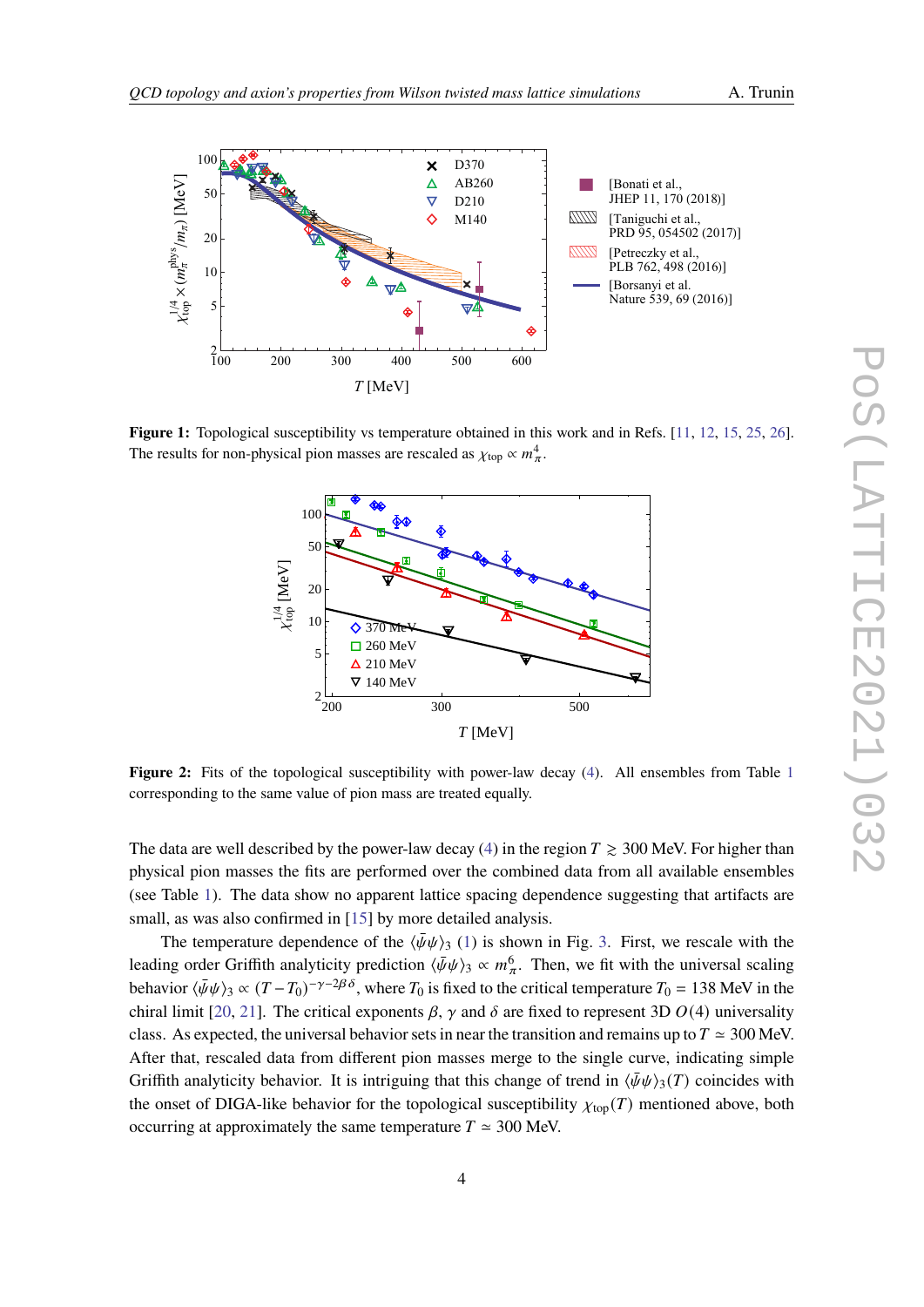<span id="page-4-0"></span>

**Figure 3:**  $\langle \bar{\psi}\psi \rangle$  as temperature, also fitted with the 3D  $O(4)$  scaling behavior  $\langle \bar{\psi}\psi \rangle$   $\propto (T - T_0)^{-\gamma - 2\beta \delta}$ . For higher than physical pion masses the data are rescaled as  $\langle \bar{\psi}\psi \rangle$ <sub>3</sub>  $\propto m_\pi^6$ .

Once we determined the temperature dependence of topological susceptibility [\(4\)](#page-2-2) in high region, we can use it to estimate the axion mass [\[9,](#page-6-3) [27\]](#page-7-6):

<span id="page-4-1"></span>
$$
m_A(T) = \frac{\sqrt{\chi_{\text{top}}(T)}}{f_A}.
$$
\n(5)

Since the exact value of the axion decay constant  $f_A$  is unknown, we take relation [\(5\)](#page-4-1) at two moments of time (or, equivalently, temperatures) corresponding to the evolution of axions in the early Universe and to present day. The two time moments are connected by the axion equation of motion, allowing to obtain today's axion density  $\Omega_A$  as a function of its mass. Then, assuming that axions are responsible for the observed Dark Matter density  $\Omega_{DM}$ , the axion mass can finally be extracted. For detailed derivation we refer to the original works [\[9,](#page-6-3) [27\]](#page-7-6) (see also the review [\[28\]](#page-7-7) and references therein). In particular, we use the result of Ref. [\[15\]](#page-6-5)

<span id="page-4-2"></span>
$$
\Omega_A = F(A, d, \ldots) m_A^{-\frac{3.053 + d/2}{2.027 + d/2}}, \tag{6}
$$

where  $F$  is a function of topological susceptibility parameters [\(4\)](#page-2-2) (amplitude A and power decay constant  $d$ ) and of relevant cosmological constants.

We plot the result [\(6\)](#page-4-2), using the parameters extracted from our fits, in Fig. [4.](#page-5-3) For physical pion ensemble we also explore the limiting cases by increasing or decreasing the amplitude  $A$  by factor 10<sup>4</sup> and setting the decay constant  $d = 8$  and  $d = 4$  corresponding to pure DIGA prediction and to very slow decay of topological susceptibility, respectively. The actual fraction of axion density in  $\Omega_{DM}$  is unknown, so the ratio  $\Omega_A/\Omega_{DM}$  plays the role of a free parameter. By setting  $\Omega_A = \Omega_{DM}$  we can obtain the lower limit on the axion mass. The curves in Fig. [4](#page-5-3) corresponding to different pion masses lead to virtually the same value of axion mass. Indeed, as was shown earlier in Fig. [1,](#page-3-0) the results for topological susceptibility from different ensembles lie close to each other. So, in this preliminary analysis we retain the result of Ref. [\[15\]](#page-6-5) for the lower bound on axion mass  $m_A = 20(5) \mu eV$ .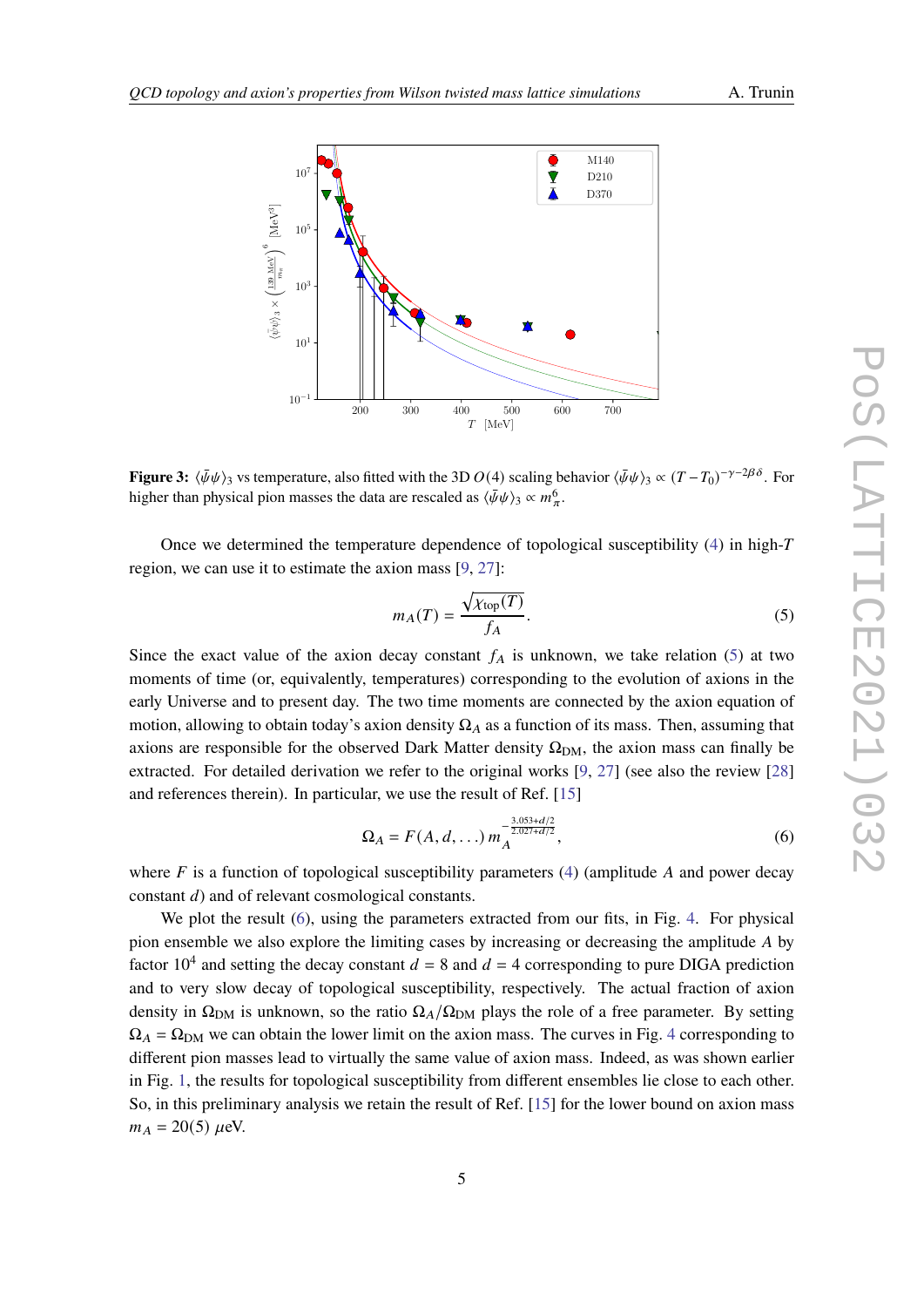<span id="page-5-3"></span>

**Figure 4:** The axion fraction in Dark Matter vs the axion mass. For physical pion ensemble the parameters A and  $d$  are varied as indicated in the legend.

#### **5. Summary**

We measured chiral observables and topological susceptibility in the region  $120 \leq T \leq$ 600 MeV. The temperature dependence of  $\langle \bar{\psi} \psi \rangle$  [\(1\)](#page-2-3) shows clear threshold at  $T \approx 300$  MeV, above which a trend consistent with 3D  $O(4)$  scaling gives way to a simple leading order Griffith analytic behavior. Around the same point  $T \approx 300$  MeV the topological susceptibility starts to follow  $DIGA$ -like power-law decay. The high- $T$  topological results from different studies are in the same ballpark, but lacking complete quantitative agreement. Still, the final prediction for axion mass is rather insensitive to these differences. The same holds for its dependence on pion mass, once the appropriate scaling is applied.

### **Acknowledgments**

This work is partially supported by STRONG-2020 under grant agreement No. 824093, RFBR grant 18-02-40126, and by the "BASIS" foundation. Numerical simulations have been carried out on computational resources of CINECA (INFN–CINECA agreement project INF21\_sim and ISCRA project IsB20), the supercomputer of Joint Institute for Nuclear Research "Govorun", and the computing resources of the federal collective usage center Complex for Simulation and Data Processing for Mega-science Facilities at NRC "Kurchatov Institute", http://ckp.nrcki.ru/.

#### **References**

- <span id="page-5-0"></span>[1] E. Witten, *Current Algebra Theorems for the U(1) Goldstone Boson*, *[Nucl. Phys. B](https://doi.org/10.1016/0550-3213(79)90031-2)* **156** [\(1979\) 269.](https://doi.org/10.1016/0550-3213(79)90031-2)
- <span id="page-5-1"></span>[2] G. Veneziano, *U(1) Without Instantons*, *[Nucl. Phys. B](https://doi.org/10.1016/0550-3213(79)90332-8)* **159** (1979) 213.
- <span id="page-5-2"></span>[3] R.D. Peccei and H.R. Quinn, *CP Conservation in the Presence of Instantons*, *[Phys. Rev. Lett.](https://doi.org/10.1103/PhysRevLett.38.1440)* **38** [\(1977\) 1440.](https://doi.org/10.1103/PhysRevLett.38.1440)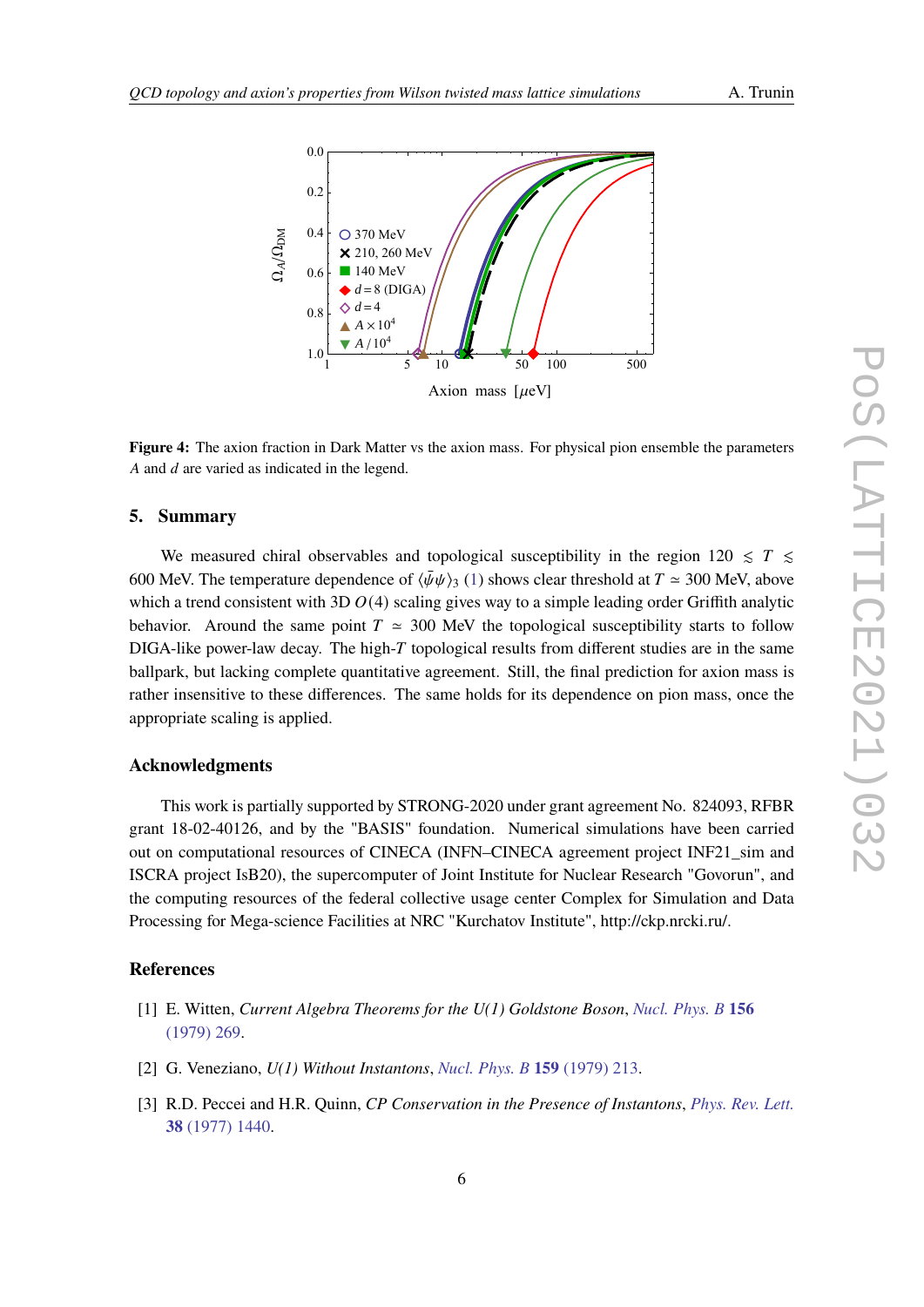- [4] S. Weinberg, *A New Light Boson?*, *[Phys. Rev. Lett.](https://doi.org/10.1103/PhysRevLett.40.223)* **40** (1978) 223.
- <span id="page-6-0"></span>[5] F. Wilczek, *Problem of Strong and Invariance in the Presence of Instantons*, *[Phys. Rev.](https://doi.org/10.1103/PhysRevLett.40.279) Lett.* **40** [\(1978\) 279.](https://doi.org/10.1103/PhysRevLett.40.279)
- <span id="page-6-1"></span>[6] D.J. Gross, R.D. Pisarski and L.G. Yaffe, *QCD and Instantons at Finite Temperature*, *[Rev.](https://doi.org/10.1103/RevModPhys.53.43) [Mod. Phys.](https://doi.org/10.1103/RevModPhys.53.43)* **53** (1981) 43.
- [7] A. Ringwald and F. Schrempp, *Confronting instanton perturbation theory with QCD lattice results*, *[Phys. Lett. B](https://doi.org/10.1016/S0370-2693(99)00682-6)* **459** (1999) 249 [[hep-lat/9903039](https://arxiv.org/abs/hep-lat/9903039)].
- <span id="page-6-2"></span>[8] S. Bottaro and E. Meggiolaro, *QCD axion and topological susceptibility in chiral effective Lagrangian models at finite temperature*, *[Phys. Rev. D](https://doi.org/10.1103/PhysRevD.102.014048)* **102** (2020) 014048 [[2004.11901](https://arxiv.org/abs/2004.11901)].
- <span id="page-6-3"></span>[9] E. Berkowitz, M.I. Buchoff and E. Rinaldi, *Lattice QCD input for axion cosmology*, *[Phys.](https://doi.org/10.1103/PhysRevD.92.034507) Rev. D* **92** [\(2015\) 034507](https://doi.org/10.1103/PhysRevD.92.034507) [[1505.07455](https://arxiv.org/abs/1505.07455)].
- <span id="page-6-4"></span>[10] C. Bonati, M. D'Elia, M. Mariti, G. Martinelli, M. Mesiti, F. Negro et al., *Axion phenomenology and*  $\theta$ *-dependence from*  $N_f = 2 + 1$  *lattice QCD*, *JHEP* 03 [\(2016\) 155](https://doi.org/10.1007/JHEP03(2016)155) [[1512.06746](https://arxiv.org/abs/1512.06746)].
- <span id="page-6-11"></span>[11] S. Borsanyi et al., *Calculation of the axion mass based on high-temperature lattice quantum chromodynamics*, *Nature* **539** [\(2016\) 69](https://doi.org/10.1038/nature20115) [[1606.07494](https://arxiv.org/abs/1606.07494)].
- <span id="page-6-12"></span>[12] P. Petreczky, H.-P. Schadler and S. Sharma, *The topological susceptibility in finite temperature QCD and axion cosmology*, *[Phys. Lett. B](https://doi.org/10.1016/j.physletb.2016.09.063)* **762** (2016) 498 [[1606.03145](https://arxiv.org/abs/1606.03145)].
- [13] C. Bonati, M. D'Elia, P. Rossi and E. Vicari, *dependence of 4D* () *gauge theories in the large- limit*, *[Phys. Rev. D](https://doi.org/10.1103/PhysRevD.94.085017)* **94** (2016) 085017 [[1607.06360](https://arxiv.org/abs/1607.06360)].
- <span id="page-6-6"></span>[14] F. Burger, E.-M. Ilgenfritz, M.P. Lombardo, M. Müller-Preussker and A. Trunin, *Topology (and axion's properties) from lattice QCD with a dynamical charm*, *[Nucl. Phys. A](https://doi.org/10.1016/j.nuclphysa.2017.07.006)* **967** (2017) [880](https://doi.org/10.1016/j.nuclphysa.2017.07.006) [[1705.01847](https://arxiv.org/abs/1705.01847)].
- <span id="page-6-5"></span>[15] F. Burger, E.-M. Ilgenfritz, M.P. Lombardo and A. Trunin, *Chiral observables and topology in hot QCD with two families of quarks*, *[Phys. Rev. D](https://doi.org/10.1103/PhysRevD.98.094501)* **98** (2018) 094501 [[1805.06001](https://arxiv.org/abs/1805.06001)].
- <span id="page-6-7"></span>[16] R. Frezzotti and G.C. Rossi, *Chirally improving Wilson fermions. 1. O(a) improvement*, *JHEP* **08** [\(2004\) 007](https://doi.org/10.1088/1126-6708/2004/08/007) [[hep-lat/0306014](https://arxiv.org/abs/hep-lat/0306014)].
- <span id="page-6-8"></span>[17] A. Shindler, *Twisted mass lattice QCD*, *[Phys. Rept.](https://doi.org/10.1016/j.physrep.2008.03.001)* **461** (2008) 37 [[0707.4093](https://arxiv.org/abs/0707.4093)].
- <span id="page-6-9"></span>[18] C. Alexandrou, V. Drach, K. Jansen, C. Kallidonis and G. Koutsou, *Baryon spectrum with* = 2 + 1 + 1 *twisted mass fermions*, *[Phys. Rev. D](https://doi.org/10.1103/PhysRevD.90.074501)* **90** (2014) 074501 [[1406.4310](https://arxiv.org/abs/1406.4310)].
- <span id="page-6-10"></span>[19] C. Alexandrou et al., *Nucleon axial and pseudoscalar form factors from lattice QCD at the physical point*, *[Phys. Rev. D](https://doi.org/10.1103/PhysRevD.103.034509)* **103** (2021) 034509 [[2011.13342](https://arxiv.org/abs/2011.13342)].